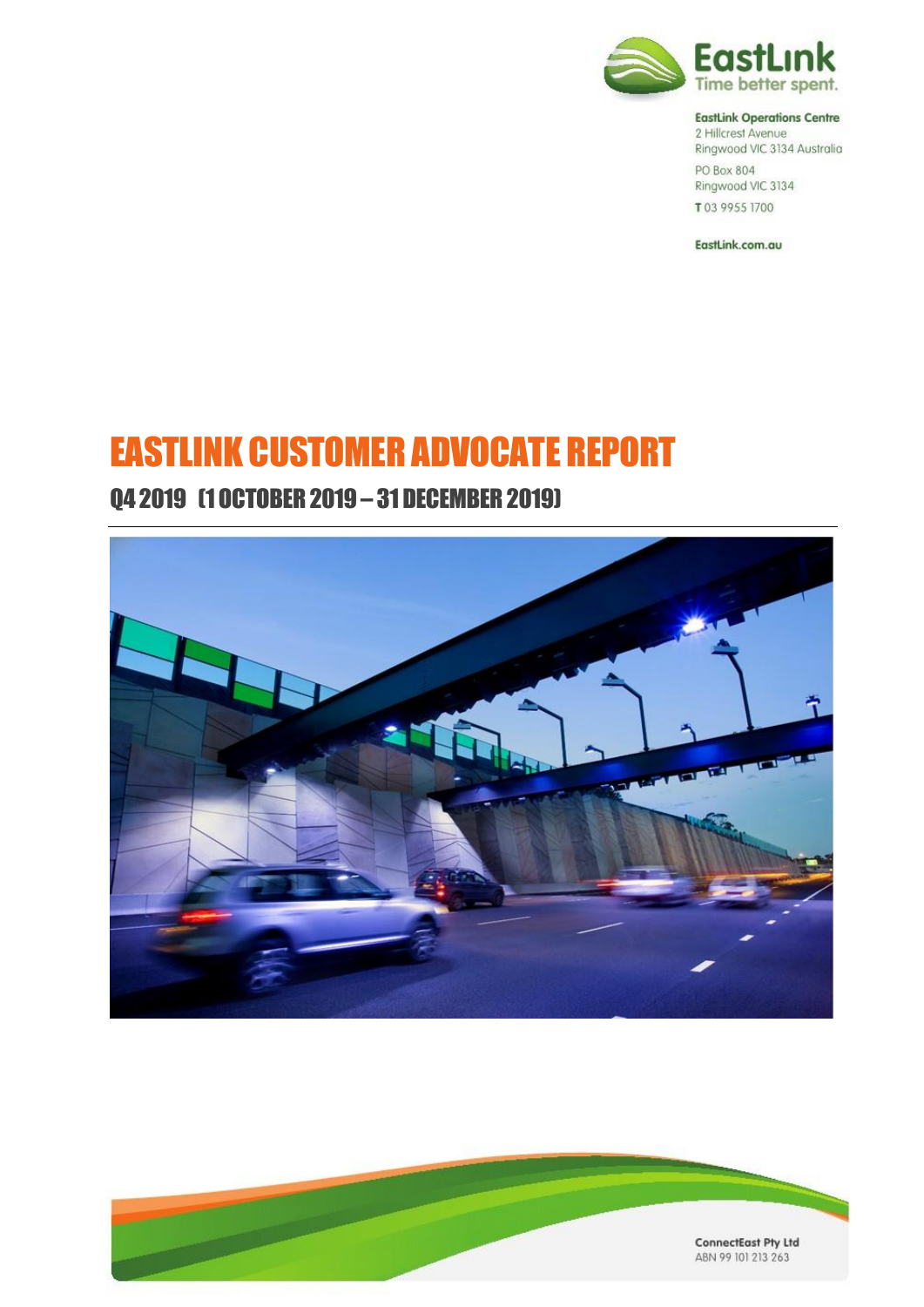

## **CONTENTS**

| 1.  | <b>EASTLINK CUSTOMER ADVOCATE'S MESSAGE</b>       | 3               |
|-----|---------------------------------------------------|-----------------|
| 2.  | <b>CUSTOMER ADVOCATE CASES DURING THE QUARTER</b> | 4               |
| 2.1 | <b>Cases raised</b>                               | 4               |
| 2.2 | <b>Cases closed</b>                               | 4               |
| 2.3 | <b>Case findings</b>                              | 4               |
| 2.4 | <b>Elapsed time to close cases</b>                | 5               |
| 3.  | <b>CUSTOMER ADVOCATE CASE TRENDS</b>              | $6\phantom{1}6$ |
| 3.1 | <b>Historical trends</b>                          | 6               |
| 4.  | <b>CUSTOMER ADVOCATE CASE EXAMPLES</b>            | 7               |
| 4.1 | <b>Customer A (trip pass)</b>                     | 7               |
| 4.2 | <b>Customer B (trip pass)</b>                     | 7               |
| 4.3 | <b>Customer C (trip pass)</b>                     | 7               |
| 4.4 | <b>Customer D (toll invoice SMS reminders)</b>    | 7               |
| 4.5 | <b>Customer E (toll invoice)</b>                  | 8               |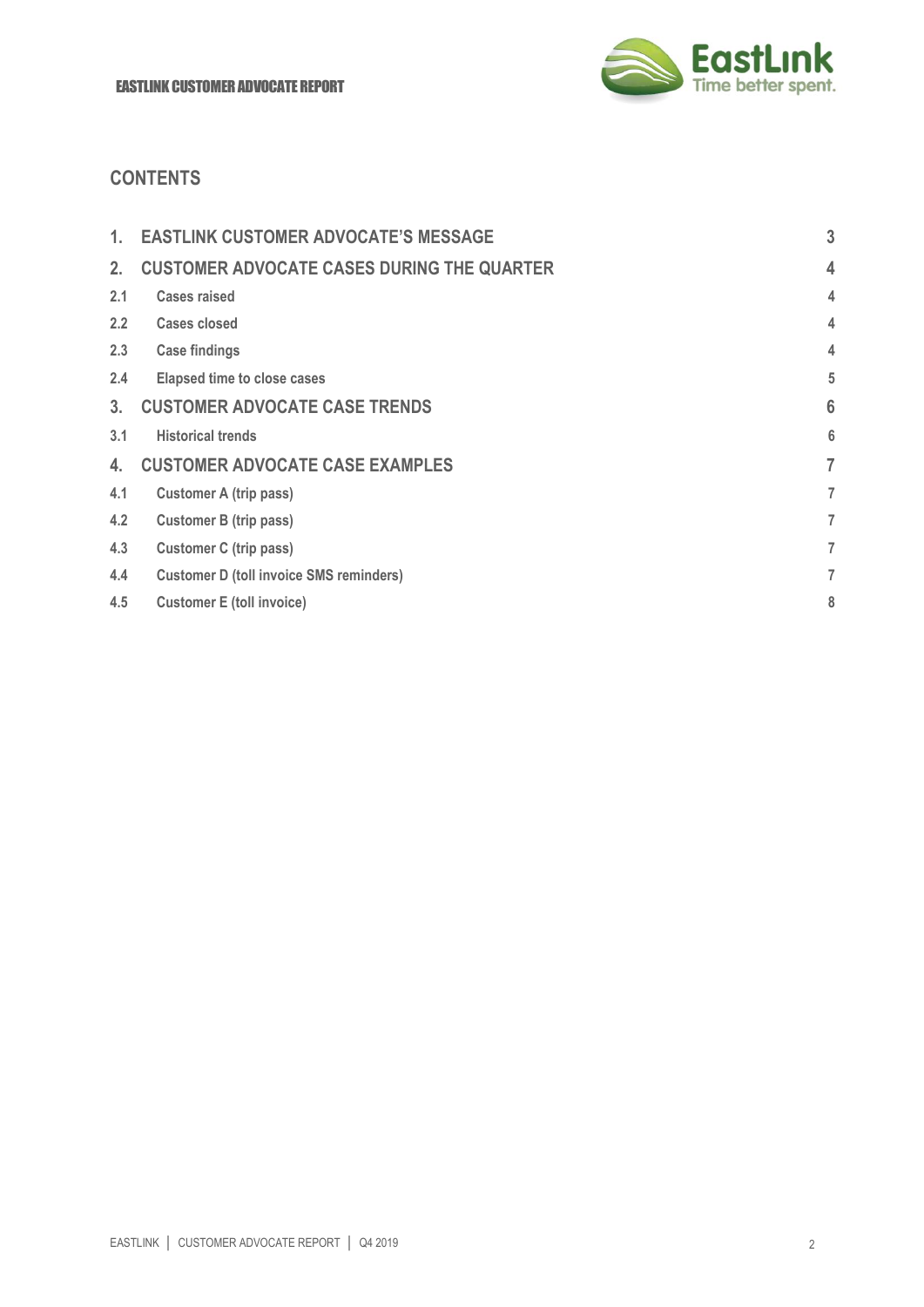

## 1. EASTLINK CUSTOMER ADVOCATE'S MESSAGE

16 January 2020

#### **This report covers the second quarterly period undertaken by an EastLink Customer Advocate.**

In Q4 2019, 63 cases were raised with me, which is an increase of 15% on the previous quarter.

However, even with this increased case load, the average elapsed time to close each case decreased from 4.0 to 2.8 days. This is an excellent outcome for customers who are seeking quick closure of an unresolved complaint that may have been on-going for some time prior to being raised with me.

In 25 out of 63 cases this quarter, although I found that EastLink was not at fault and the complaint should be completely rejected, I arranged for EastLink's customer service team to assist the customer with their predicament.

Nearly half of all the cases raised with me during the quarter (27 out of 63 cases) have related to complaints about EastLink toll invoices. This ratio is similar to the previous quarter.

It is important to note that these toll invoice cases did not dispute that a trip was made on EastLink. Instead, the dispute is usually about whether a payment arrangement was available, such as a tolling account or EastLink trip pass.

For example, a tolling account may have been suspended at the time of travel due to non-payment.

When a customer has a complaint about a toll invoice, it is vitally important for the customer to contact EastLink's customer services team as soon as possible.

It is my experience that a small complaint is relatively quick and easy to resolve in a fair and reasonable way, to all parties' satisfaction.

However, if the customer does not contact EastLink about the complaint until much later, the dispute will most likely have grown significantly in magnitude as well as complexity. Some toll invoices may even have progressed to infringement penalty notices issued by Victoria Police, on which I am not able to issue a binding finding.

A fair and reasonable outcome for a large and complex dispute may be less satisfying for the customer.

Therefore, I strongly encourage customers to raise any complaint as early as possible.

In the first instance, contact EastLink's customer services team about the complaint.

If the outcome of that complaint is not to the customer's satisfaction, then I can be contacted to review it.

For more information about the role of the EastLink Customer Advocate, visit [www.eastlink.com.au/customeradvocate.](http://www.eastlink.com.au/customeradvocate) 

**Doug Spencer-Roy** EastLink Customer Advocate

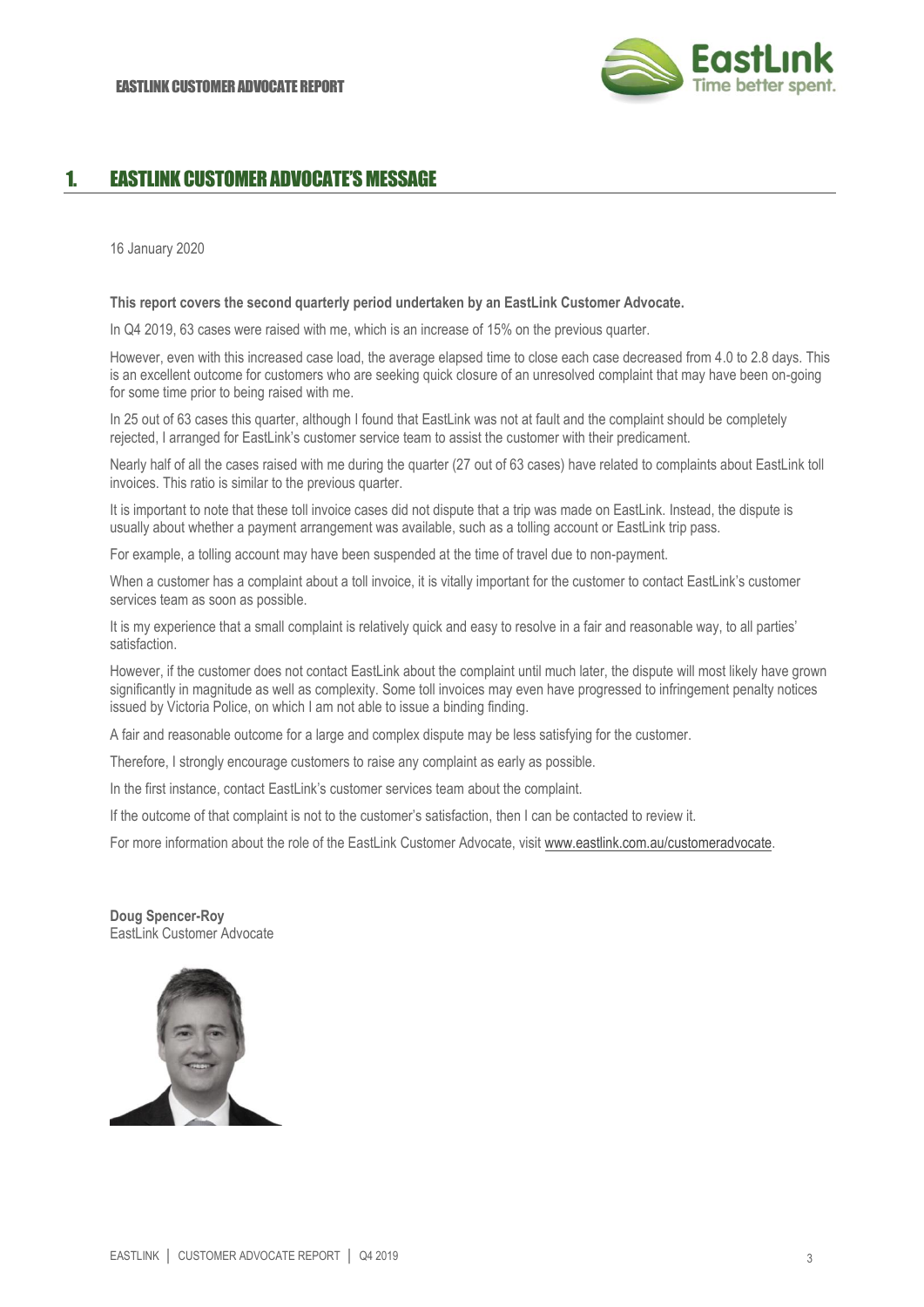

## 2. CUSTOMER ADVOCATE CASES DURING THE QUARTER

## **2.1 CASES RAISED**

### Table 1: ECA cases raised

| <b>ECA CASES RAISED</b>                    | <b>Oct 2019</b> | <b>Nov 2019</b> | <b>Dec 2019</b> | Q4 2019 |
|--------------------------------------------|-----------------|-----------------|-----------------|---------|
| Enquiry (service request, not a complaint) |                 |                 |                 |         |
| Toll invoice                               | 10              | 11              | 6               | 27      |
| Account notice                             |                 |                 |                 |         |
| Account charge                             | $\overline{2}$  |                 |                 |         |
| Account charge for a sold vehicle          | 0               |                 |                 |         |
| Account charge for stolen plates / vehicle | $\overline{2}$  |                 |                 |         |
| Account suspension                         | 0               |                 |                 |         |
| <b>Tolls</b>                               | $\overline{0}$  | 0               |                 |         |
| Tolling class                              |                 |                 |                 |         |
| Trip pass                                  | 4               |                 |                 |         |
| Rental vehicle toll payment                | $\overline{2}$  |                 |                 |         |
| Debt recovery                              | 0               |                 |                 |         |
| Customer service                           | 3               |                 |                 |         |
| Website                                    | $\overline{2}$  |                 | 0               |         |
| Hardship assistance                        | 0               |                 |                 |         |
| Infringements (fines)                      | $\overline{2}$  |                 |                 |         |
| Incident response                          | 0               |                 |                 |         |
| Landscaping                                |                 |                 |                 |         |
| <b>TOTAL</b>                               | 28              | 19              | 16              | 63      |

## **2.2 CASES CLOSED**

All of the cases raised during Q4 2019 have been closed.

## Table 2: ECA cases closed

| <b>ECA CASES CLOSED</b>                         | Oct 2019 | <b>Nov 2019</b> | Dec 2019 | Q4 2019 |
|-------------------------------------------------|----------|-----------------|----------|---------|
| Q4 2019 cases closed (as at date of report)     | 28       | 10              | 16       |         |
| Q4 2019 cases still open (as at date of report) |          |                 |          |         |
| <b>TOTAL</b>                                    | 28       | 19              | 16       |         |

## **2.3 CASE FINDINGS**

In 40% of cases EastLink was not at fault, and even though the complaint was rejected, I arranged for EastLink's customer service team to assist the customer with their predicament. 14% of cases were fully upheld, and a further 29% of cases were partially upheld. In 18% of cases the complaint was rejected with no practical customer service assistance identifiable.

|  |  |  | Table 3: ECA case findings |
|--|--|--|----------------------------|
|--|--|--|----------------------------|

| <b>ECA CASE FINDINGS</b>               | <b>Oct 2019</b> | <b>Nov 2019</b> | <b>Dec 2019</b> | Q4 2019 |
|----------------------------------------|-----------------|-----------------|-----------------|---------|
| Service expedited (no valid complaint) | 12              |                 |                 | 25      |
| Complaint upheld                       |                 |                 |                 |         |
| Complaint partially upheld             |                 |                 |                 | 18      |
| Complaint rejected                     |                 |                 |                 |         |
| Referred to another tollway operator   |                 |                 |                 |         |
| <b>TOTAL</b>                           | 28              | 19              | 16              |         |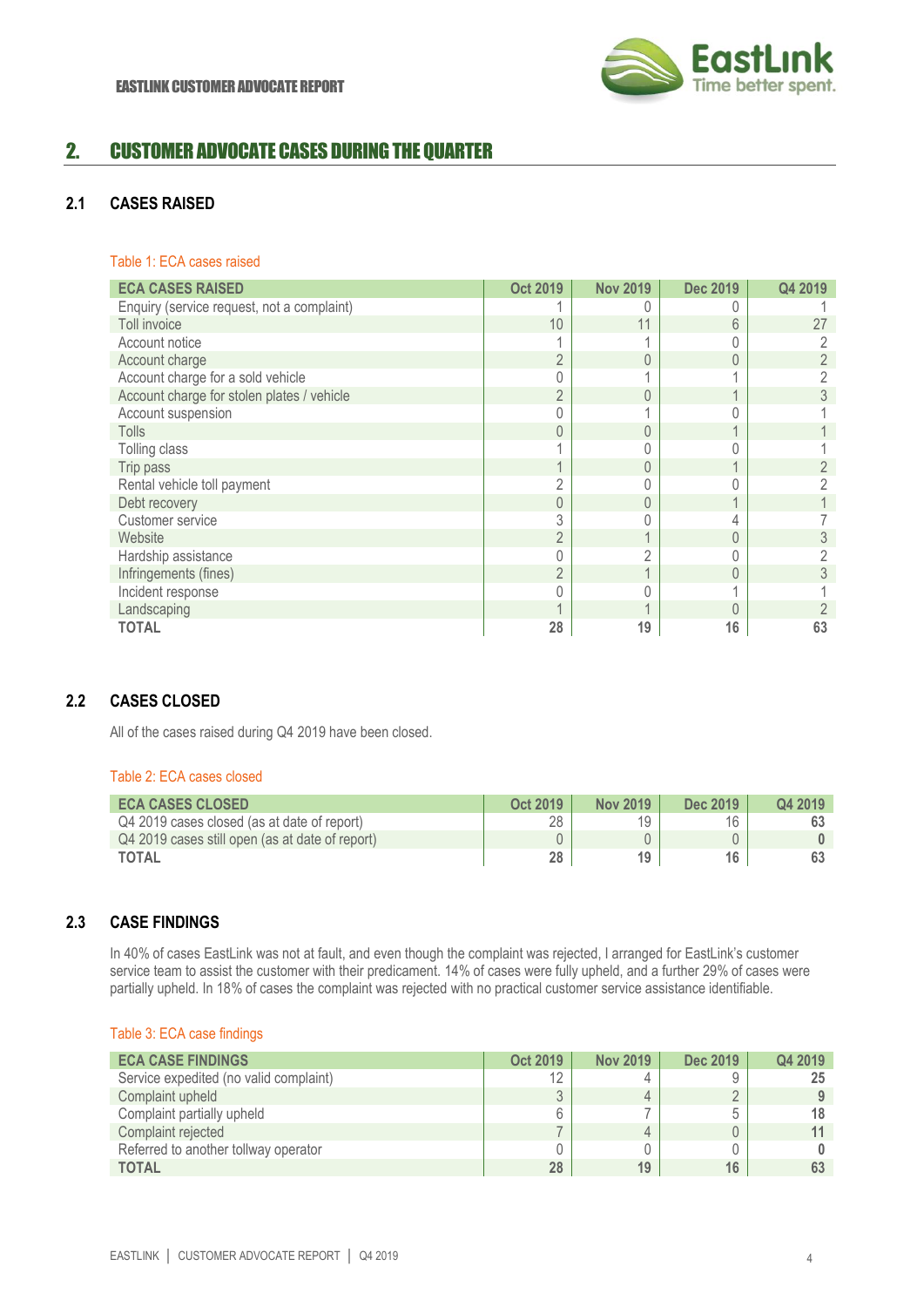#### **FASTLINK CUSTOMER ADVOCATE REPORT**



Most cases involved complaints about modest sums – in particular, the fee component of a toll invoice but not the toll component. (In general, with toll invoice complaints, it is not the trip or toll that is in doubt, but whether the trip is able to be charged to a valid account.)

This means that the refunds and credits awarded can vary significantly from month to month, depending on whether there are any of the more unusual, higher value cases during the month, and whether those complaints are upheld or rejected.

#### Table 4: ECA case findings – refunds & credits

| <b>ECA CASE FINDINGS - REFUNDS &amp; CREDITS</b> | <b>Oct 2019</b> | <b>Nov 2019</b> | Dec 2019 | Q4 2019 |
|--------------------------------------------------|-----------------|-----------------|----------|---------|
| Refunds & credits awarded                        | \$268           | \$116           | \$206    | \$590   |

### **2.4 ELAPSED TIME TO CLOSE CASES**

The average elapsed time to close ECA cases during the quarter was 2.8 days. This elapsed time includes weekend days and public holidays.

The figure for December 2019 was impacted due to three unrelated cases that required more complex investigation. Excluding those three cases, the average elapsed time to close cases in December 2019 was 2.5 days.

#### Table 5: Elapsed time to close ECA cases

| <b>ELAPSED TIME TO CLOSE ECA CASES</b> | Oct 2019 | Nov 2019 | Dec 2019 | Q4 2019 |
|----------------------------------------|----------|----------|----------|---------|
| Average time to close cases (days)     |          |          |          |         |

#### **Case Study – A complaint resulting in a website improvement**

A customer complained about receiving an unexpected toll invoice for a rental vehicle.

Upon investigation, it transpired that the customer had not followed the instructions provided by the rental company to their vehicle renters about the purchase of tollway passes (all tollways, not just EastLink) and the operation of the rental company's toll payment program (arranged via the NSW RMS tollway operator for travel on all Australian tollways).

The EastLink Customer Advocate reviewed the information on the EastLink website (in the trip pass purchase section) and determined that the content displayed there could be improved to assist vehicle renters.

The EastLink website was immediately updated with these improvements.

The customer was advised of this outcome, and the EastLink toll invoice costs were refunded (as the customer had paid the toll invoice in addition to purchasing trip passes).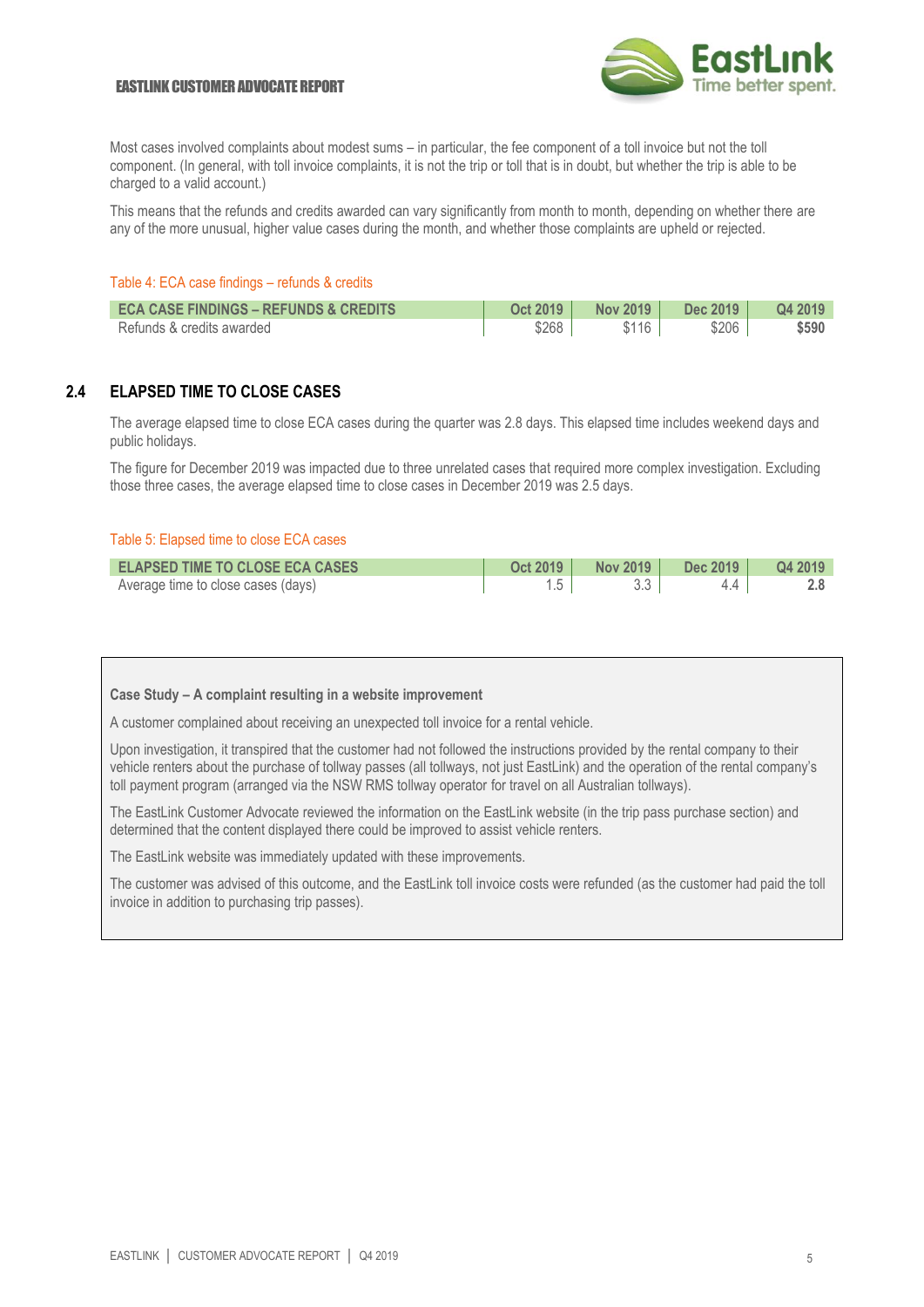

## 3. CUSTOMER ADVOCATE CASE TRENDS

## **3.1 HISTORICAL TRENDS**

It is too early to identify trends over time.

#### Table 6: ECA cases trend

| <b>ECA CASES</b>                           | Q3 2019        | Q4 2019        | Q1 2020 | Q2 2020           | Q3 2020 | Q4 2020 |
|--------------------------------------------|----------------|----------------|---------|-------------------|---------|---------|
| Enquiry (service request, not a complaint) | 5              |                |         |                   |         |         |
| Toll invoice                               | 24             | 27             |         |                   |         |         |
| Account notice                             |                | 2              |         |                   |         |         |
| Account payment                            | $\overline{2}$ | $\mathbf 0$    |         |                   |         |         |
| Account charge                             |                | $\overline{2}$ |         |                   |         |         |
| Account charge for a sold vehicle          |                | $\overline{2}$ |         |                   |         |         |
| Account charge for stolen plates / vehicle | 0              | 3              |         |                   |         |         |
| Account charge for an LPN error            |                | $\mathbf 0$    |         |                   |         |         |
| Account suspension                         |                |                |         |                   |         |         |
| Account closure                            |                | $\theta$       |         |                   |         |         |
| Faulty tag                                 | $\overline{2}$ | 0              |         |                   |         |         |
| Tolls                                      | 0              |                |         | $\qquad \qquad -$ |         |         |
| Tolling class                              |                | 1              |         |                   |         |         |
| Trip pass                                  |                | $\overline{2}$ |         |                   |         |         |
| Rental vehicle toll payment                |                | $\overline{2}$ |         |                   |         |         |
| Debt recovery                              |                | $\overline{1}$ |         |                   |         |         |
| Customer service                           | $\overline{2}$ |                |         |                   |         |         |
| Website                                    | $\overline{0}$ | 3              |         |                   |         |         |
| Hardship assistance                        | 0              | $\overline{2}$ |         |                   |         |         |
| Infringements (fines)                      | $\overline{2}$ | 3              |         |                   |         |         |
| Incident response                          |                |                |         |                   |         |         |
| Debris damage                              |                | $\theta$       |         | $\qquad \qquad -$ |         |         |
| Signage                                    |                | $\Omega$       |         |                   |         |         |
| Litter                                     |                | $\theta$       |         |                   |         |         |
| Landscaping                                |                | $\overline{2}$ |         |                   |         |         |
| EastLink Trail                             |                | $\mathbf 0$    |         |                   |         |         |
| Privacy                                    |                | $\Omega$       |         |                   |         |         |
| Problem with another tollway operator      |                | $\theta$       |         |                   |         |         |
| Unknown (e.g. customer withdrew case)      |                | $\Omega$       |         |                   |         |         |
| <b>TOTAL</b>                               | 55             | 63             |         |                   |         |         |

#### Table 7: ECA case findings trend

| <b>ECA CASE FINDINGS</b>               | Q3 2019 | Q4 2019 | Q1 2020 | Q2 2020 | Q3 2020 | Q4 2020 |
|----------------------------------------|---------|---------|---------|---------|---------|---------|
| Service expedited (no valid complaint) | 21      | 25      |         |         |         |         |
| Complaint upheld                       | 13      | 9       |         |         |         |         |
| Complaint partially upheld             | 12      | 18      |         |         |         |         |
| Complaint rejected                     |         | 11      |         |         |         |         |
| Referred to another tollway operator   |         |         |         |         |         |         |
| <b>TOTAL</b>                           | 55      | 63      |         |         |         |         |

#### Table 8: ECA case findings – refunds & credits trend

| <b>ECA CASES – REFUNDS &amp; CREDITS</b> | Q32019 | Q42019 | Q12020 | Q22020 | Q32020 | Q4 2020 |
|------------------------------------------|--------|--------|--------|--------|--------|---------|
| Refunds & credits awarded                | \$738  | \$590  |        | $\sim$ |        |         |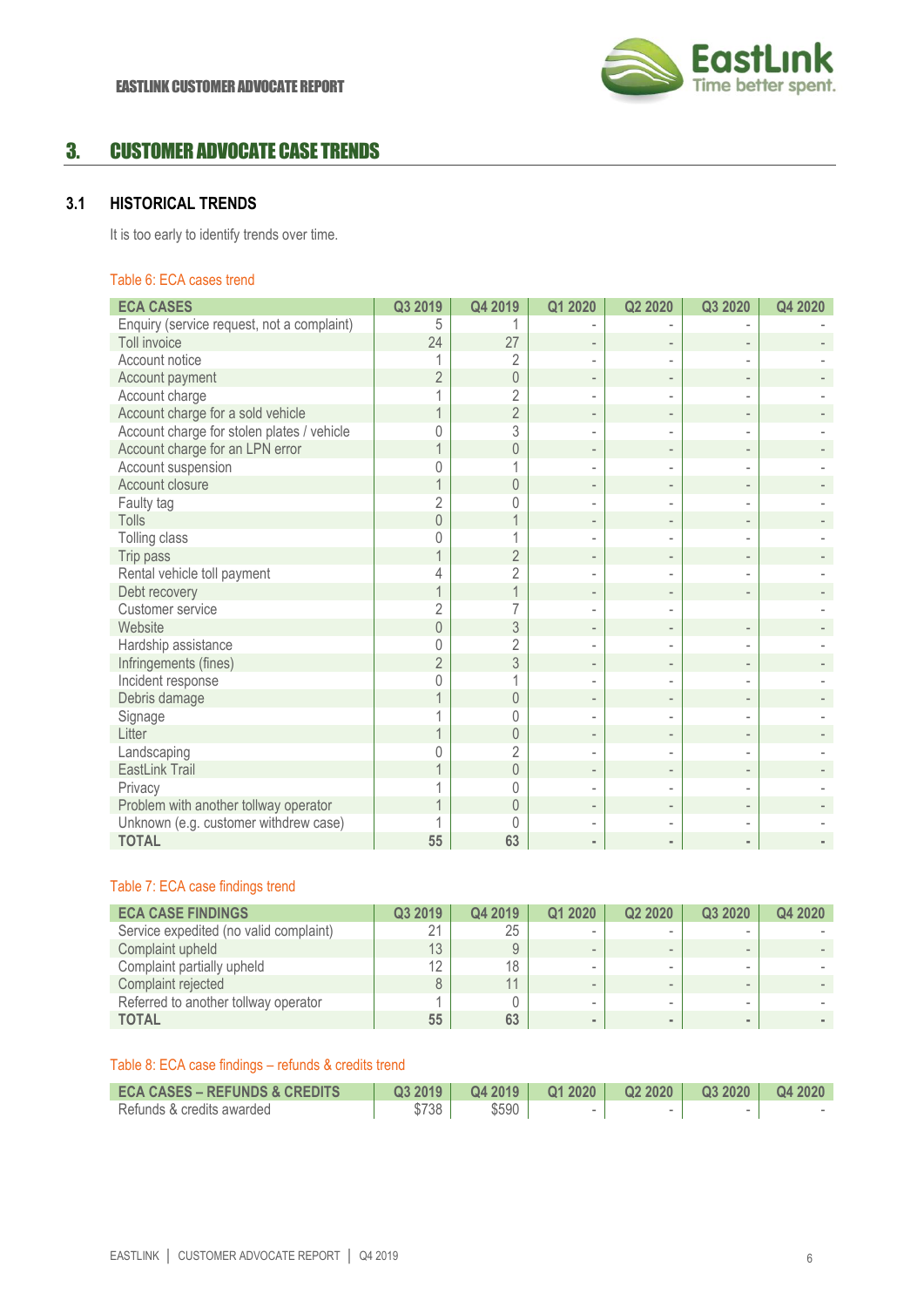

#### Table 9: Elapsed time to close ECA cases trend

| ELAPSED TIME TO CLOSE ECA CASES    |  |  |  |
|------------------------------------|--|--|--|
| Average time to close cases (days) |  |  |  |

## 4. CUSTOMER ADVOCATE CASE EXAMPLES

This section only shows a very brief summary of each case example. The detailed circumstances of every case are unique, so these case examples should not be read as precedents for other cases.

#### **4.1 CUSTOMER A (TRIP PASS)**

Customer A purchased two EastLink trip passes.

Customer A complained about receiving an EastLink toll invoice after making a northbound journey and a southbound journey.

The investigation revealed that the northbound journey was correctly split into two separate EastLink trips, as Customer A had exited EastLink for a time (e.g. to make a delivery) and then had re-entered EastLink in the same direction to continue the journey.

The total northbound journey on EastLink exceeded the 60 minute trip limit, therefore the northbound journey was correctly charged as two separate EastLink trips.

As three separate EastLink trips had been made but only two EastLink trip passes were available, the EastLink toll invoice was correctly issued to Customer A for the third tip.

The EastLink Customer Advocate explained these details to Customer A. As Customer A had made a genuine mistake and contacted EastLink promptly about it, and there was no history of the customer making these mistakes, the toll invoice was waived as a gesture of good will.

## **4.2 CUSTOMER B (TRIP PASS)**

Customer B attempted to purchase an EastLink trip pass on the EastLink website, however the payment was not successful.

EastLink issued a toll invoice correctly for Customer B's trip on EastLink.

The EastLink Customer Advocate explained these details to Customer B. As Customer A had made a genuine mistake and contacted EastLink promptly about it, and there was no history of the customer making these mistakes, the toll invoice fee was waived as a gesture of good will.

## **4.3 CUSTOMER C (TRIP PASS)**

Customer C purchased EastLink trip passes four days after travelling on EastLink.

However, EastLink trip passes need to be purchased no later than three days after travel.

EastLink issued a toll invoice correctly for Customer C's trips on EastLink.

The EastLink Customer Advocate explained these details to Customer C. As Customer C had purchased trip passes, made a genuine mistake and contacted EastLink promptly about it, and there was no history of the customer making these mistakes, the toll invoice was cancelled as a gesture of good will.

#### **4.4 CUSTOMER D (TOLL INVOICE SMS REMINDERS)**

Customer D is a Queensland resident and does not travel to Victoria.

Customer D complained about receiving SMS reminders for an EastLink toll invoice.